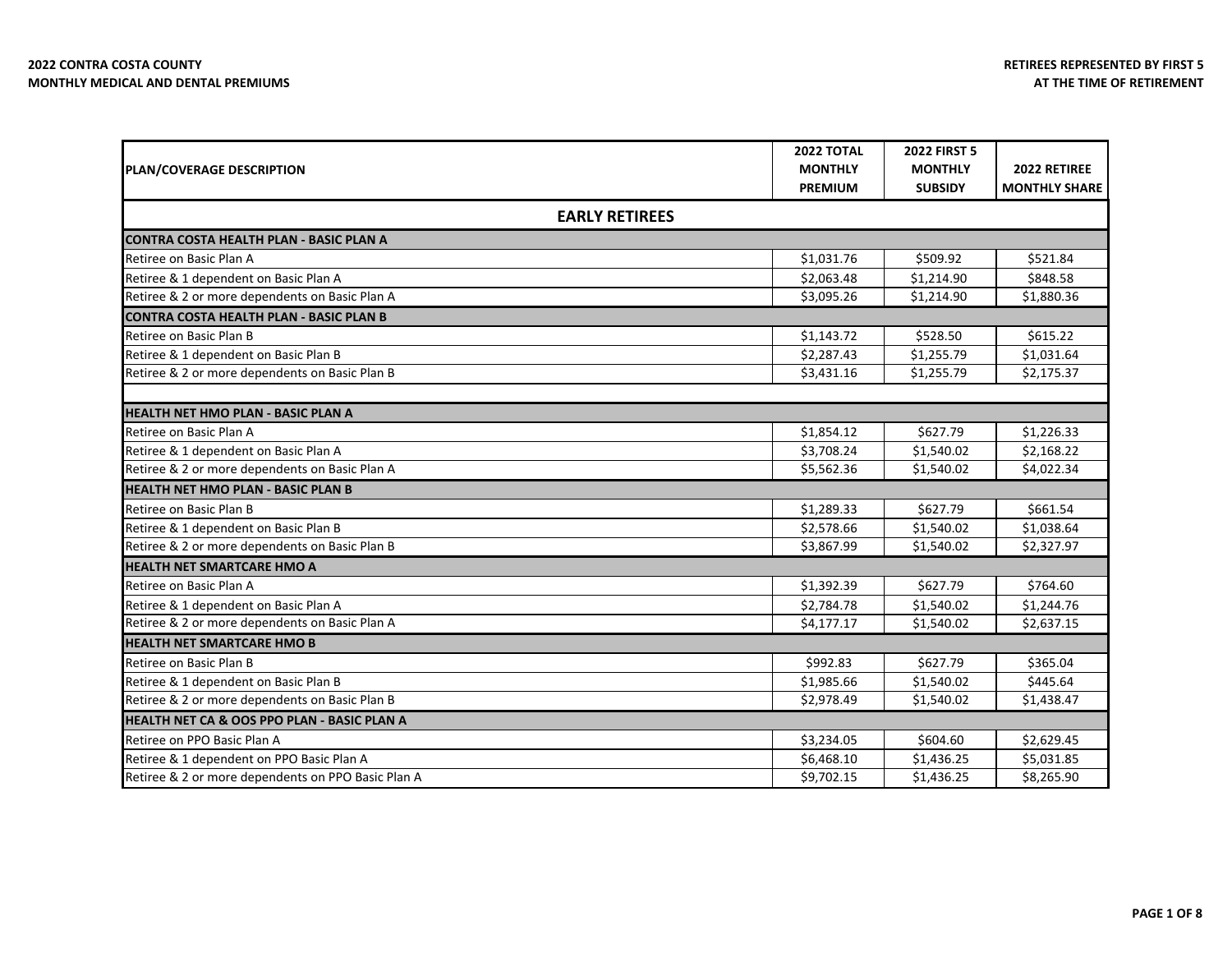| <b>PLAN/COVERAGE DESCRIPTION</b>               | <b>2022 TOTAL</b><br><b>MONTHLY</b><br><b>PREMIUM</b> | <b>2022 FIRST 5</b><br><b>MONTHLY</b><br><b>SUBSIDY</b> | 2022 RETIREE<br><b>MONTHLY SHARE</b> |
|------------------------------------------------|-------------------------------------------------------|---------------------------------------------------------|--------------------------------------|
|                                                | <b>EARLY RETIREES</b>                                 |                                                         |                                      |
| <b>KAISER HIGH DEDUCTIBLE</b>                  |                                                       |                                                         |                                      |
| Retiree on Basic Plan                          | \$579.96                                              | \$478.91                                                | \$101.05                             |
| Retiree & 1 dependent on Basic Plan            | \$1,159.92                                            | \$1,115.84                                              | \$44.08                              |
| Retiree & 2 or more dependents on Basic Plan   | \$1,739.88                                            | \$1,115.84                                              | \$624.04                             |
| <b>KAISER PERMANENTE - BASIC PLAN A</b>        |                                                       |                                                         |                                      |
| Retiree on Basic Plan A                        | \$909.04                                              | \$478.91                                                | \$430.13                             |
| Retiree & 1 dependent on Basic Plan A          | \$1,818.08                                            | \$1,115.84                                              | \$702.24                             |
| Retiree & 2 or more dependents on Basic Plan A | \$2,727.12                                            | \$1,115.84                                              | \$1,611.28                           |
| <b>KAISER PERMANENTE - BASIC PLAN B</b>        |                                                       |                                                         |                                      |
| Retiree on Basic Plan B                        | \$722.50                                              | \$478.91                                                | \$243.59                             |
| Retiree & 1 dependent on Basic Plan B          | \$1,445.00                                            | \$1,115.84                                              | \$329.16                             |
| Retiree & 2 or more dependents on Basic Plan B | \$2,167.50                                            | \$1,115.84                                              | \$1,051.66                           |
| TEAMSTERS 856 TRUST FUND KP HEALTH PLAN        |                                                       |                                                         |                                      |
| Retiree on Basic Plan                          | \$759.71                                              | \$478.91                                                | \$280.80                             |
| Retiree & 1 dependent on Basic Plan            | \$1,554.78                                            | \$1,115.84                                              | \$438.94                             |
| Retiree & 2 or more dependents on Basic Plan   | \$2,226.06                                            | \$1,115.84                                              | \$1,110.22                           |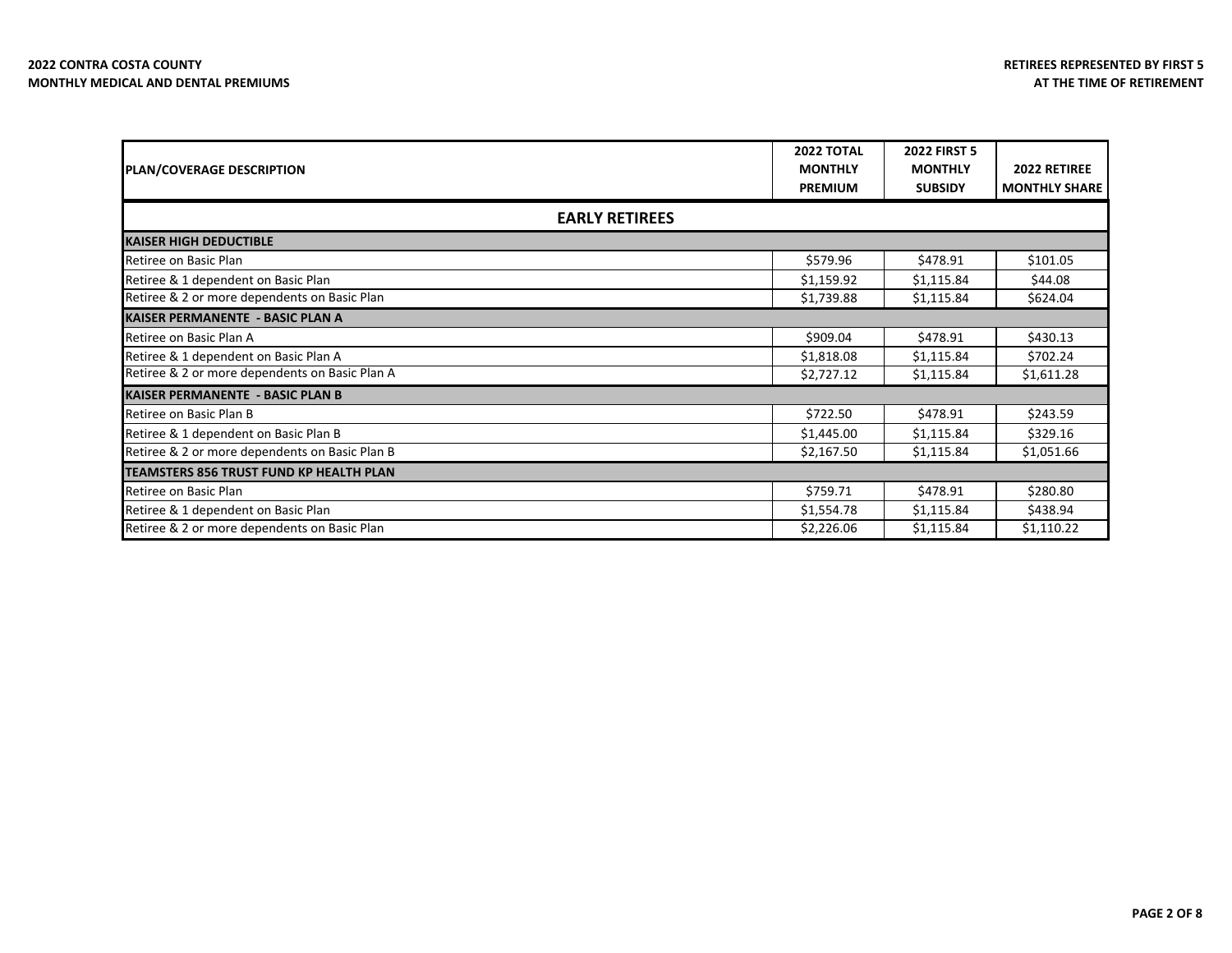| <b>PLAN/COVERAGE DESCRIPTION</b>                         | <b>2022 TOTAL</b><br><b>MONTHLY</b><br><b>PREMIUM</b> | <b>2022 FIRST 5</b><br><b>MONTHLY</b><br><b>SUBSIDY</b> | 2022 RETIREE<br><b>MONTHLY SHARE</b> |
|----------------------------------------------------------|-------------------------------------------------------|---------------------------------------------------------|--------------------------------------|
| SENIORITY PLUS/SENIOR ADVANTAGE PLANS                    |                                                       |                                                         |                                      |
| HEALTH NET SENIORITY PLUS (HNSP) PLAN A                  |                                                       |                                                         |                                      |
| Retiree on HNSP Plan A                                   | \$702.90                                              | \$409.69                                                | \$293.21                             |
| Retiree & 1 dependent on HNSP Plan A                     | \$1,405.80                                            | \$819.38                                                | \$586.42                             |
| Retiree & 2 dependents on HNSP Plan A                    | \$2,108.70                                            | \$1,229.07                                              | \$879.63                             |
| HEALTH NET SENIORITY PLUS (HNSP) PLAN B                  |                                                       |                                                         |                                      |
| Retiree on HNSP Plan B                                   | \$590.09                                              | \$409.69                                                | \$180.40                             |
| Retiree & 1 dependent on HNSP Plan B                     | \$1,180.18                                            | \$819.38                                                | \$360.80                             |
| Retiree & 2 dependents on HNSP Plan B                    | \$1,770.27                                            | \$1,229.07                                              | \$541.20                             |
| HEALTH NET CA & OOS PPO PLAN A WITH MEDICARE PARTS A & B |                                                       |                                                         |                                      |
| Retiree on PPO Medicare Plan A                           | \$1,246.35                                            | \$563.17                                                | \$683.18                             |
| Retiree & 1 dependent on PPO Medicare Plan A             | \$2,492.70                                            | \$1,126.24                                              | \$1,366.46                           |
| Retiree & 2 dependents on PPO Medicare Plan A            | \$3,739.05                                            | \$1,126.24                                              | \$2,612.81                           |
|                                                          |                                                       |                                                         |                                      |
| KAISER PERMANENTE SENIOR ADVANTAGE (KPSA) PLAN A         |                                                       |                                                         |                                      |
| Retiree on KPSA Plan A                                   | \$333.68                                              | \$263.94                                                | \$69.74                              |
| Retiree & 1 dependent on KPSA Plan A                     | \$900.66                                              | \$712.79                                                | \$187.87                             |
| Retiree & 2 dependents on KPSA Plan A                    | \$900.66                                              | \$900.65                                                | \$0.01                               |
| KAISER PERMANENTE SENIOR ADVANTAGE (KPSA) PLAN B         |                                                       |                                                         |                                      |
| Retiree on KPSA Plan B                                   | \$253.00                                              | \$252.99                                                | \$0.01                               |
| Retiree & 1 dependent on KPSA Plan B                     | \$682.62                                              | \$682.61                                                | \$0.01                               |
| Retiree & 2 dependents on KPSA Plan B                    | \$682.62                                              | \$682.61                                                | \$0.01                               |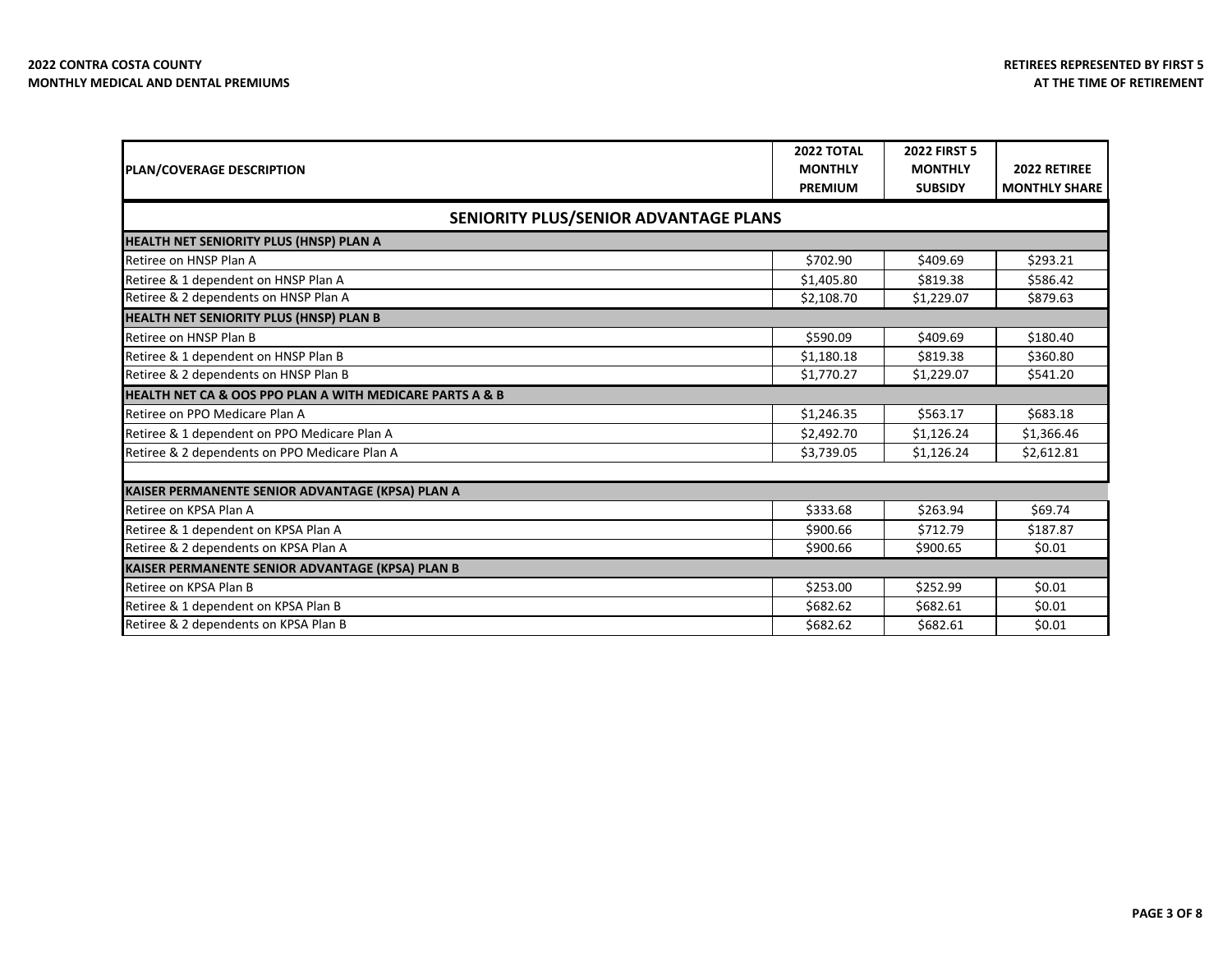| <b>PLAN/COVERAGE DESCRIPTION</b>                                                 | <b>2022 TOTAL</b><br><b>MONTHLY</b><br><b>PREMIUM</b> | <b>2022 FIRST 5</b><br><b>MONTHLY</b><br><b>SUBSIDY</b> | 2022 RETIREE<br><b>MONTHLY SHARE</b> |
|----------------------------------------------------------------------------------|-------------------------------------------------------|---------------------------------------------------------|--------------------------------------|
| <b>MEDICARE COORDINATION OF BENEFITS PLANS (COB)</b>                             |                                                       |                                                         |                                      |
| <b>CONTRA COSTA HEALTH PLAN - MEDICARE COORDINATION OF BENEFITS (COB) PLAN A</b> |                                                       |                                                         |                                      |
| Retiree on Medicare COB Plan A                                                   | \$512.07                                              | \$420.27                                                | \$91.80                              |
| Retiree & 1 dependent on Medicare COB Plan A                                     | \$1,024.14                                            | \$840.54                                                | \$183.60                             |
| Retiree & 2 dependents on Medicare COB Plan A                                    | \$1,536.21                                            | \$840.54                                                | \$695.67                             |
| CONTRA COSTA HEALTH PLAN - MEDICARE COORDINATION OF BENEFITS (COB) PLAN B        |                                                       |                                                         |                                      |
| Retiree on Medicare COB Plan B                                                   | \$527.44                                              | \$444.63                                                | \$82.81                              |
| Retiree & 1 dependent on Medicare COB Plan B                                     | \$1,054.88                                            | \$889.26                                                | \$165.62                             |
| Retiree & 2 dependents on Medicare COB Plan B                                    | \$1,582.32                                            | \$889.26                                                | \$693.06                             |
|                                                                                  |                                                       |                                                         |                                      |
| HEALTH NET MEDICARE COORDINATION OF BENEFITS PLAN A (HNCOB)                      |                                                       |                                                         |                                      |
| Retiree on HNCOB Plan                                                            | \$910.65                                              | \$467.13                                                | \$443.52                             |
| Retiree & 1 dependent (2 on HNCOB)                                               | \$1,821.30                                            | \$934.29                                                | \$887.01                             |
| Retiree & 2 dependents (3 on HNCOB)                                              | \$2,731.95                                            | \$934.29                                                | \$1,797.66                           |
| HEALTH NET MEDICARE COORDINATION OF BENEFITS PLAN B (HNCOB)                      |                                                       |                                                         |                                      |
| Retiree on HNCOB Plan                                                            | \$846.66                                              | \$467.13                                                | \$379.53                             |
| Retiree & 1 dependent (2 on HNCOB)                                               | \$1,693.32                                            | \$934.29                                                | \$759.03                             |
| Retiree & 2 dependent (3 on HNCOB)                                               | \$2,539.98                                            | \$934.29                                                | \$1,605.69                           |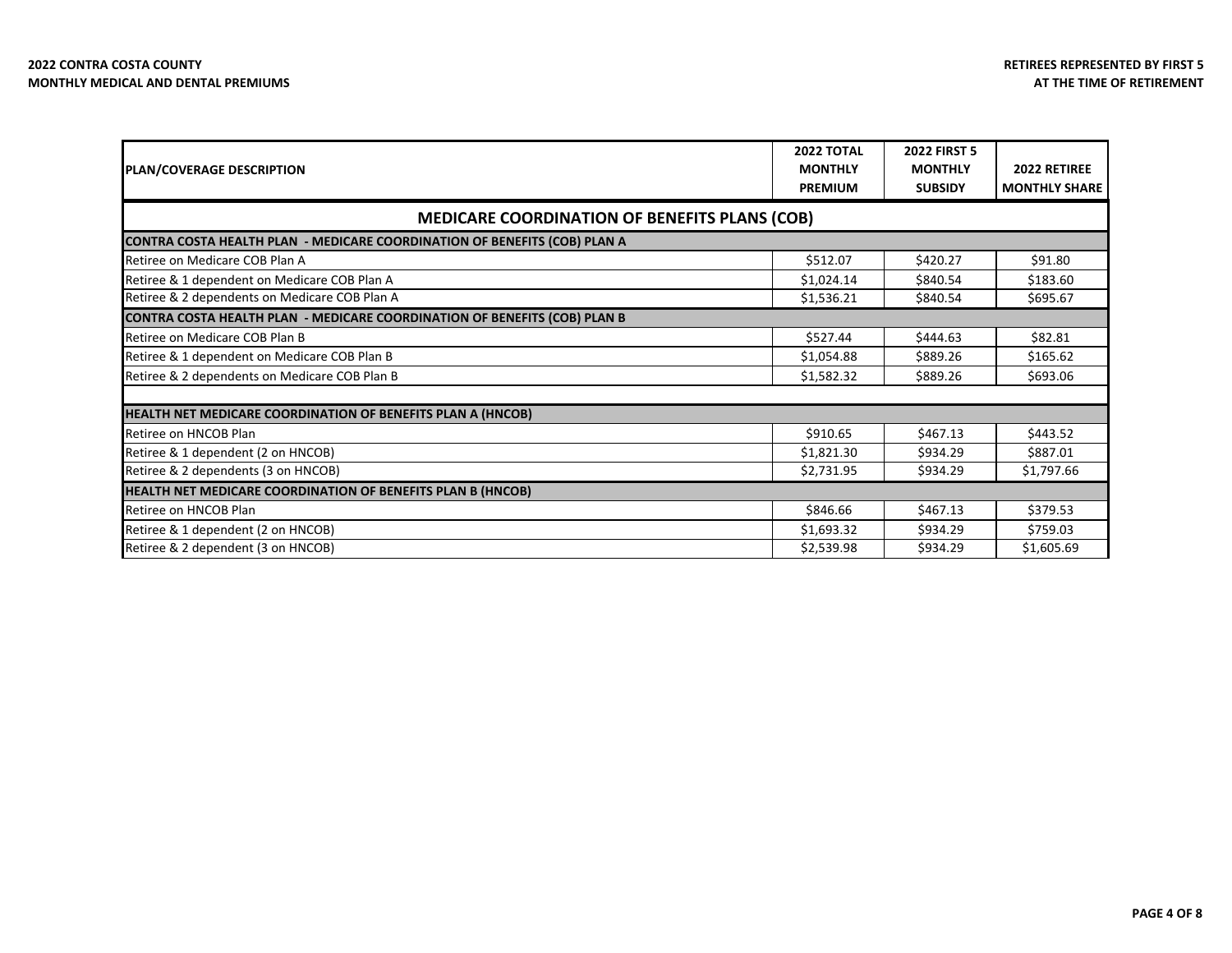|                                                                                           | <b>2022 TOTAL</b> | <b>2022 FIRST 5</b> |                      |  |
|-------------------------------------------------------------------------------------------|-------------------|---------------------|----------------------|--|
| <b>PLAN/COVERAGE DESCRIPTION</b>                                                          | <b>MONTHLY</b>    | <b>MONTHLY</b>      | 2022 RETIREE         |  |
|                                                                                           | <b>PREMIUM</b>    | <b>SUBSIDY</b>      | <b>MONTHLY SHARE</b> |  |
| <b>COMBINATION PLANS</b>                                                                  |                   |                     |                      |  |
| COMBINATION OF CONTRA COSTA HEALTH PLAN - BASIC PLAN A & MEDICARE COB PLAN A              |                   |                     |                      |  |
| Retiree on Medicare COB Plan A, and, 1 or more dependents on Basic Plan A                 | \$1,638.62        | \$1,125.25          | \$513.37             |  |
| Retiree & 1 dependent on Medicare COB Plan A, and, 1 or more dependents on Basic Plan A   | \$1,536.21        | \$1,035.60          | \$500.61             |  |
| Retiree on Basic Plan A, and, 1 dependent on Medicare COB Plan A                          | \$1,638.62        | \$1,125.25          | \$513.37             |  |
| Retiree on Basic Plan A, and, 2 or more dependents on Medicare COB Plan A                 | \$1,536.21        | \$1,035.60          | \$500.61             |  |
| Retiree & 1 dependent on Basic Plan A, and, 1 dependent on Medicare COB Plan A            | \$1,638.62        | \$1,125.25          | \$513.37             |  |
| <b>COMBINATION OF CONTRA COSTA HEALTH PLAN - BASIC PLAN B &amp; MEDICARE COB PLAN B</b>   |                   |                     |                      |  |
| Retiree on Medicare COB Plan B, and, 1 or more dependents on Basic Plan B                 | \$1,687.81        | \$1,171.93          | \$515.88             |  |
| Retiree & 1 dependent on Medicare COB Plan B, and, 1 or more dependents on Basic Plan B   | \$1,582.32        | \$1,088.06          | \$494.26             |  |
| Retiree on Basic Plan B, and, 1 dependent on Medicare COB Plan B                          | \$1,687.81        | \$1,171.93          | \$515.88             |  |
| Retiree on Basic Plan B, and, 2 or more dependents on Medicare COB Plan B                 | \$1,582.32        | \$1,088.06          | \$494.26             |  |
| Retiree & 1 dependent on Basic Plan B, and, 1 dependent on Medicare COB Plan B            | \$1,687.81        | \$1,171.93          | \$515.88             |  |
| <b>COMBINATION OF HEALTH NET BASIC PLAN A AND HEALTH NET SENIORITY PLUS PLAN A (HNSP)</b> |                   |                     |                      |  |
| Retiree on HNSP Plan A, and, 1 dependent on Basic Plan A                                  | \$2,557.02        | \$1,068.49          | \$1,488.53           |  |
| Retiree on HNSP Plan A, and, 2 dependents on Basic Plan A                                 | \$4,411.14        | \$1,949.71          | \$2,461.43           |  |
| Retiree on HNSP Plan A, and, 3 dependents on Basic Plan A                                 | \$4,411.14        | \$1,949.71          | \$2,461.43           |  |
| Retiree & 1 dependent on HNSP Plan A, and, 1 dependent on Basic Plan A                    | \$3,259.92        | \$1,509.13          | \$1,750.79           |  |
| Retiree on Basic Plan A, and, 1 dependent on HNSP Plan A                                  | \$2,557.02        | \$1,068.49          | \$1,488.53           |  |
| Retiree & 1 dependent on Basic Plan A, and, 1 dependent on HNSP Plan A                    | \$4,411.14        | \$1,949.71          | \$2,461.43           |  |
| COMBINATION OF HEALTH NET BASIC PLAN B AND HEALTH NET SENIORITY PLUS PLAN B (HNSP)        |                   |                     |                      |  |
| Retiree on HNSP Plan B, and, 1 dependent on Basic Plan B                                  | \$1,879.42        | \$1,068.49          | \$810.93             |  |
| Retiree on HNSP Plan B, and, 2 dependents on Basic Plan B                                 | \$3,168.75        | \$1,949.71          | \$1,219.04           |  |
| Retiree on HNSP Plan B, and, 3 dependents on Basic Plan B                                 | \$3,168.75        | \$1,949.71          | \$1,219.04           |  |
| Retiree & 1 dependent on HNSP Plan B, and, 1 dependent on Basic Plan B                    | \$2,469.51        | \$1,509.13          | \$960.38             |  |
| Retiree on Basic Plan B, and, 1 dependent on HNSP Plan B                                  | \$1,879.42        | \$1,068.49          | \$810.93             |  |
| Retiree & 1 dependent on Basic Plan B, and, 1 dependent on HNSP Plan B                    | \$3,168.75        | \$1,949.71          | \$1,219.04           |  |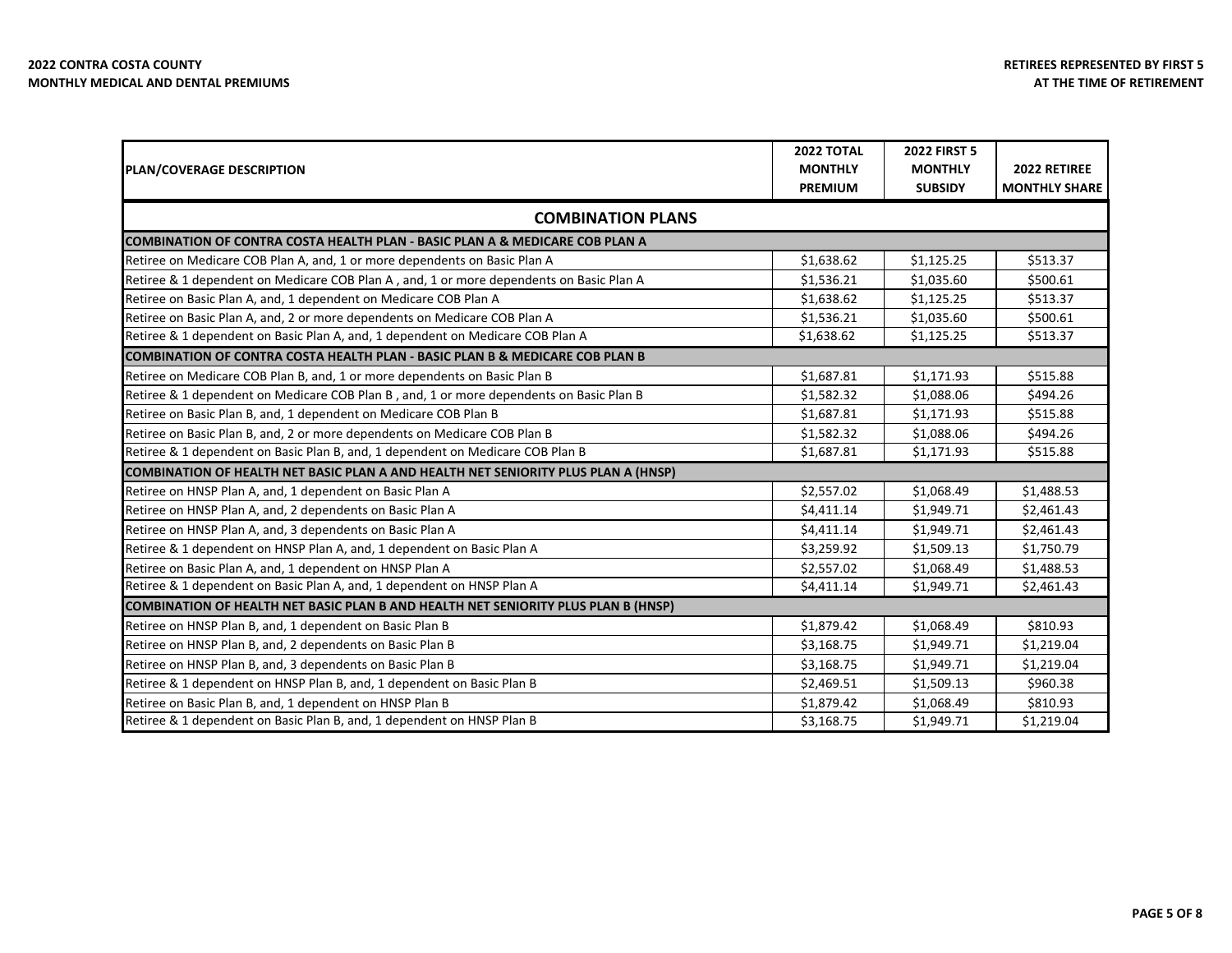|                                                                                                | <b>2022 TOTAL</b> | <b>2022 FIRST 5</b> |                      |
|------------------------------------------------------------------------------------------------|-------------------|---------------------|----------------------|
| <b>PLAN/COVERAGE DESCRIPTION</b>                                                               | <b>MONTHLY</b>    | <b>MONTHLY</b>      | 2022 RETIREE         |
|                                                                                                | <b>PREMIUM</b>    | <b>SUBSIDY</b>      | <b>MONTHLY SHARE</b> |
| <b>COMBINATION PLANS</b>                                                                       |                   |                     |                      |
| COMBINATION OF HEALTH NET (SMARTCARE) BASIC PLAN A AND HEALTH NET SENIORITY PLUS PLAN A (HNSP) |                   |                     |                      |
| Retiree on HNSP Plan A, and, 1 dependent on Basic Plan A                                       | \$2,095.29        | \$1,068.49          | \$1,026.80           |
| Retiree on HNSP Plan A, and, 2 dependents on Basic Plan A                                      | \$3,487.68        | \$1,949.71          | \$1,537.97           |
| Retiree on HNSP Plan A, and, 3 dependents on Basic Plan A                                      | \$3,487.68        | \$1,949.71          | \$1,537.97           |
| Retiree & 1 dependent on HNSP Plan A, and, 1 dependent on Basic Plan A                         | \$2,798.19        | \$1,509.13          | \$1,289.06           |
| Retiree on Basic Plan A, and, 1 dependent on HNSP Plan A                                       | \$2,095.29        | \$1,068.49          | \$1,026.80           |
| Retiree & 1 dependent on Basic Plan A, and, 1 dependent on HNSP Plan A                         | \$3,487.68        | \$1,949.71          | \$1,537.97           |
| COMBINATION OF HEALTH NET (SMARTCARE) BASIC PLAN B AND HEALTH NET SENIORITY PLUS PLAN B (HNSP) |                   |                     |                      |
| Retiree on HNSP Plan B, and, 1 dependent on Basic Plan B                                       | \$1,582.92        | \$1,068.49          | \$514.43             |
| Retiree on HNSP Plan B, and, 2 dependents on Basic Plan B                                      | \$2,575.75        | \$1,949.71          | \$626.04             |
| Retiree on HNSP Plan B, and, 3 dependents on Basic Plan B                                      | \$2,575.75        | \$1,949.71          | \$626.04             |
| Retiree & 1 dependent on HNSP Plan B, and, 1 dependent on Basic Plan B                         | \$2,173.01        | \$1,509.13          | \$663.88             |
| Retiree on Basic Plan B, and, 1 dependent on HNSP Plan B                                       | \$1,582.92        | \$1,068.49          | \$514.43             |
| Retiree & 1 dependent on Basic Plan B, and, 1 dependent on HNSP Plan B                         | \$2,575.75        | \$1,949.71          | \$626.04             |
| COMBINATION OF HEALTH NET CA & OOS PPO PLAN A - BASIC PLAN & PPO MEDICARE PLAN A               |                   |                     |                      |
| Retiree on PPO Medicare Plan A, and, 1 dependent on PPO Basic Plan A                           | \$4,480.40        | \$1,167.78          | \$3,312.62           |
| Retiree on PPO Basic Plan A, and, 1 dependent on PPO Medicare Plan A                           | \$4,480.40        | \$1,167.78          | \$3,312.62           |
| Retiree & 1 dependent on PPO Medicare Plan A, and, 1 dependent on PPO Basic Plan A             | \$5,726.75        | \$1,730.84          | \$3,995.91           |
| Retiree on PPO Basic Plan A, and, 2 dependents on PPO Medicare Plan A                          | \$5,726.75        | \$1,730.84          | \$3,995.91           |
| Retiree & 1 dependent on PPO Medicare Plan A, and, 2 dependents on PPO Basic Plan A            | \$5,726.75        | \$1,730.84          | \$3,995.91           |
| Retiree on PPO Medicare Plan A, and, 3 dependents on PPO Basic Plan A                          | \$7,714.45        | \$1,730.84          | \$5,983.61           |
| COMBINATION OF KAISER BASIC PLAN A AND KPSA PLAN A                                             |                   |                     |                      |
| Retiree on KPSA Plan A, and, 1 dependent on Basic Plan A                                       | \$1,242.72        | \$945.58            | \$297.14             |
| Retiree on Basic Plan A, and, 1 dependent on KPSA Plan A                                       | \$1,476.02        | \$945.58            | \$530.44             |
| Retiree on KPSA Plan A, and, 2 or more dependents on Basic Plan A                              | \$2,151.75        | \$945.58            | \$1,206.17           |
| Retiree & 1 dependent on KPSA Plan A, and, 1 or more dependent on Basic Plan A                 | \$1,809.69        | \$945.58            | \$864.11             |
| Retiree & 1 or more dependents on Basic Plan A, and, 1 dependent on KPSA Plan A                | \$2,385.05        | \$945.58            | \$1,439.47           |
| <b>COMBINATION OF KAISER BASIC PLAN B AND KPSA PLAN B</b>                                      |                   |                     |                      |
| Retiree on KPSA Plan B, and, 1 dependent on Basic Plan B                                       | \$975.50          | \$945.58            | \$29.92              |
| Retiree on Basic Plan B, and, 1 dependent on KPSA Plan B                                       | \$1,152.12        | \$945.58            | \$206.54             |
| Retiree on KPSA Plan B, and, 2 or more dependents on Basic Plan B                              | \$1,698.00        | \$945.58            | \$752.42             |
| Retiree & 1 dependent on KPSA Plan B, and, 1 or more dependent on Basic Plan B                 | \$1,405.12        | \$945.58            | \$459.54             |
| Retiree & 1 or more dependents on Basic Plan B, and, 1 dependent on KPSA Plan B                | \$1,874.62        | \$945.58            | \$929.04             |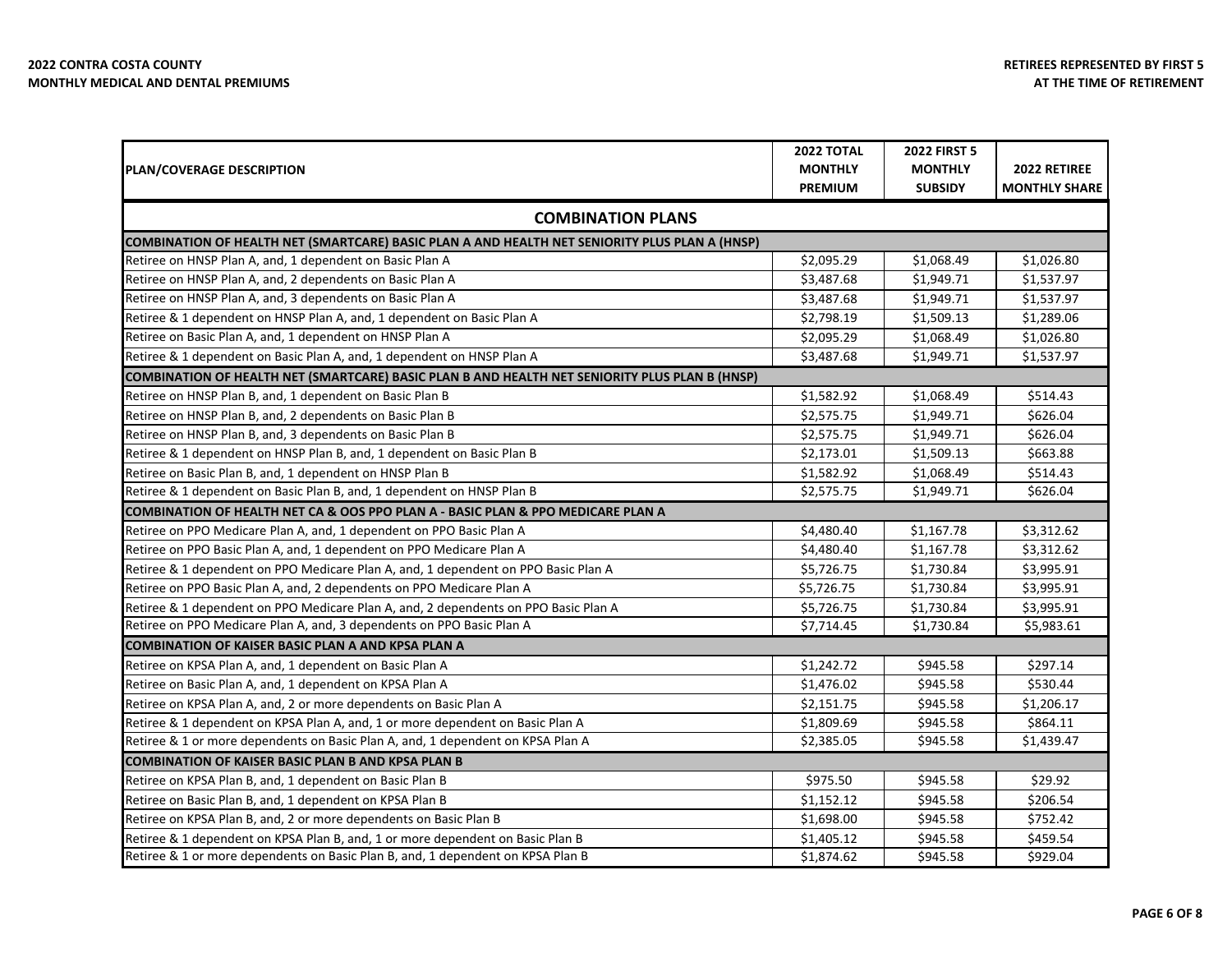| PLAN/COVERAGE DESCRIPTION                                                                       | <b>2022 TOTAL</b><br><b>MONTHLY</b><br><b>PREMIUM</b> | <b>2022 FIRST 5</b><br><b>MONTHLY</b><br><b>SUBSIDY</b> | 2022 RETIREE<br><b>MONTHLY SHARE</b> |
|-------------------------------------------------------------------------------------------------|-------------------------------------------------------|---------------------------------------------------------|--------------------------------------|
| <b>COORDINATION OF BENEFITS AND COMBINATION PLANS</b>                                           |                                                       |                                                         |                                      |
| COMBINATION OF HEALTH NET BASIC PLAN A AND HEALTH NET COORDINATION OF BENEFITS PLAN (HNCOB)     |                                                       |                                                         |                                      |
| Retiree on HNCOB, and, 1 dependent on Basic Plan A                                              | \$2,764.77                                            | \$1,083.16                                              | \$1,681.61                           |
| Retiree on Basic Plan A, and, 1 dependent on HNCOB                                              | \$2,764.77                                            | \$1,083.16                                              | \$1,681.61                           |
| Retiree on HNCOB, and, 2 dependents on HN Basic Plan A                                          | \$4,618.89                                            | \$2,007.15                                              | \$2,611.74                           |
| Retiree on HNCOB, and, 3 dependents on HN Basic Plan A                                          | \$4,618.89                                            | \$2,007.15                                              | \$2,611.74                           |
| Retiree & 1 dependent on HNCOB, and, 1 dependent on Basic Plan A                                | \$3,675.42                                            | \$1,562.08                                              | \$2,113.34                           |
| Retiree on Basic Plan A, and 2 dependents on HNCOB                                              | \$3,675.42                                            | \$1,562.08                                              | \$2,113.34                           |
| COMBINATION OF HEALTH NET BASIC PLAN B AND HEALTH NET COORDINATION OF BENEFITS PLAN (HNCOB)     |                                                       |                                                         |                                      |
| Retiree on HNCOB, and, 1 dependent on Basic Plan B                                              | \$2,135.99                                            | \$1,083.16                                              | \$1,052.83                           |
| Retiree on Basic Plan B, and, 1 dependent on HNCOB                                              | \$2,135.99                                            | \$1,083.16                                              | \$1,052.83                           |
| Retiree on HNCOB, and, 2 dependents on HN Basic Plan B                                          | \$3,425.32                                            | \$2,007.15                                              | \$1,418.17                           |
| Retiree on HNCOB, and, 3 dependents on HN Basic Plan B                                          | \$3,425.32                                            | \$2,007.15                                              | \$1,418.17                           |
| Retiree & 1 dependent on HNCOB, and, 1 dependent on Basic Plan B                                | \$2,982.65                                            | \$1,562.08                                              | \$1,420.57                           |
| Retiree on Basic Plan B, and 2 dependents on HNCOB                                              | \$2,982.65                                            | \$1,562.08                                              | \$1,420.57                           |
| <b>COORDINATION OF BENEFITS AND COMBINATION PLANS</b>                                           |                                                       |                                                         |                                      |
| COMBINATION OF HEALTH NET SENIORITY PLUS PLAN A (HNSP) AND COORDINATION OF BENEFITS (COB) PLANS |                                                       |                                                         |                                      |
| Retiree on HNSP Plan A, and, dependent on Health Net Coordination of Benefits (COB) Plan        | \$1,613.55                                            | \$876.82                                                | \$736.73                             |
| Retiree on Health Net Coordination of Benefits (COB) Plan, and, dependent on HNSP Plan A        | \$1,613.55                                            | \$876.82                                                | \$736.73                             |
| COMBINATION OF HEALTH NET SENIORITY B PLUS (HNSP) AND COORDINATION OF BENEFITS (COB) PLANS      |                                                       |                                                         |                                      |
| Retiree on HNSP Plan B, and, dependent on Health Net Coordination of Benefits (COB) Plan        | \$1,436.75                                            | \$876.82                                                | \$559.93                             |
| Retiree on Health Net Coordination of Benefits (COB) Plan, and, dependent on HNSP Plan B        | \$1,436.75                                            | \$876.82                                                | \$559.93                             |